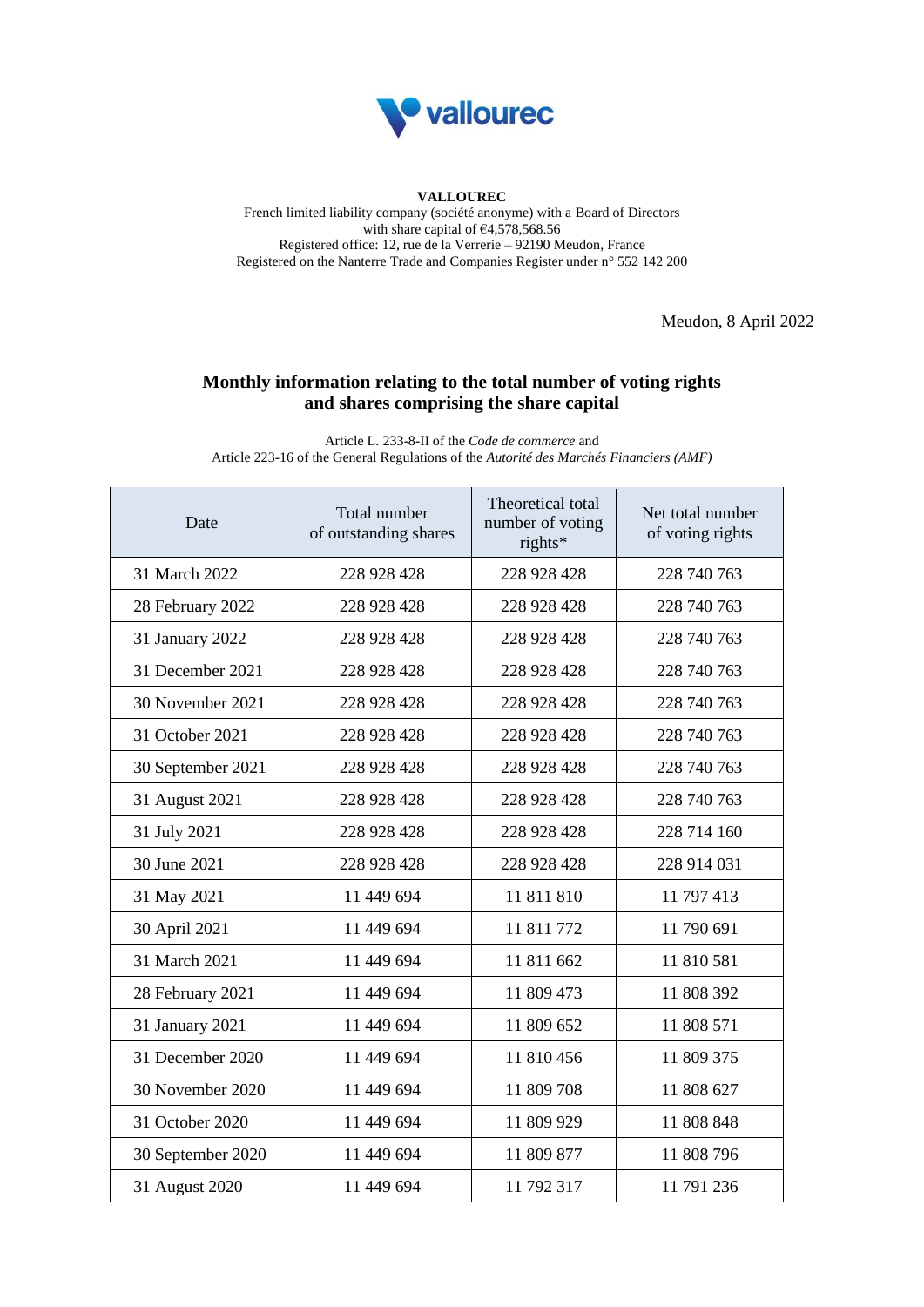

| Date              | Total number<br>of outstanding shares | Theoretical total<br>number of voting<br>rights* | Net total number<br>of voting rights |
|-------------------|---------------------------------------|--------------------------------------------------|--------------------------------------|
| 31 July 2020      | 11 449 694                            | 11 792 291                                       | 11 791 210                           |
| 30 June 2020      | 11 449 694                            | 11 792 487                                       | 11 791 352                           |
| 31 May 2020       | 11 449 694                            | 11 825 998                                       | 11 810 412                           |
| 30 April 2020     | 457 987 760                           | 467 246 708                                      | 466 723 205                          |
| 31 March 2020     | 457 987 760                           | 467 212 665                                      | 466 689 162                          |
| 29 February 2020  | 457 987 760                           | 470 490 431                                      | 469 966 928                          |
| 31 January 2020   | 457 987 760                           | 470 448 503                                      | 469 925 000                          |
| 31 December 2019  | 457 987 760                           | 470 435 812                                      | 469 912 309                          |
| 30 November 2019  | 457 987 760                           | 470 400 552                                      | 469 877 049                          |
| 31 October 2019   | 457 987 760                           | 470 391 503                                      | 469 868 000                          |
| 30 September 2019 | 457 987 760                           | 470 373 857                                      | 469 850 354                          |
| 31 August 2019    | 457 987 760                           | 470 365 861                                      | 469 842 358                          |
| 31 July 2019      | 457 987 760                           | 470 354 599                                      | 469 831 096                          |
| 30 June 2019      | 457 987 760                           | 470 370 960                                      | 469 842 814                          |
| 31 May 2019       | 457 987 760                           | 470 352 202                                      | 469 824 056                          |
| 30 April 2019     | 457 987 760                           | 470 352 409                                      | 469 717 892                          |
| 31 March 2019     | 457 987 760                           | 470 318 361                                      | 468 612 089                          |
| 28 February 2019  | 457 987 760                           | 470 289 887                                      | 469 583 848                          |
| 31 January 2019   | 457 987 760                           | 470 288 267                                      | 470 197 228                          |
| 31 December 2018  | 457 987 760                           | 470 286 184                                      | 470 195 145                          |
| 30 November 2018  | 457 987 760                           | 470 207 119                                      | 470 116 080                          |
| 31 October 2018   | 457 987 760                           | 470 207 002                                      | 470 115 963                          |
| 30 September 2018 | 457 987 760                           | 470 205 298                                      | 470 114 259                          |
| 31 August 2018    | 457 987 760                           | 470 204 668                                      | 470 113 629                          |
| 31 July 2018      | 457 987 760                           | 470 202 926                                      | 470 111 887                          |
| 30 June 2018      | 457 987 760                           | 470 071 367                                      | 469 972 774                          |
| 31 May 2018       | 457 987 760                           | 470 062 108                                      | 469 963 515                          |
| 30 April 2018     | 457 987 760                           | 470 063 032                                      | 469 964 439                          |
| 31 March 2018     | 457 987 760                           | 469 717 314                                      | 469 544 717                          |